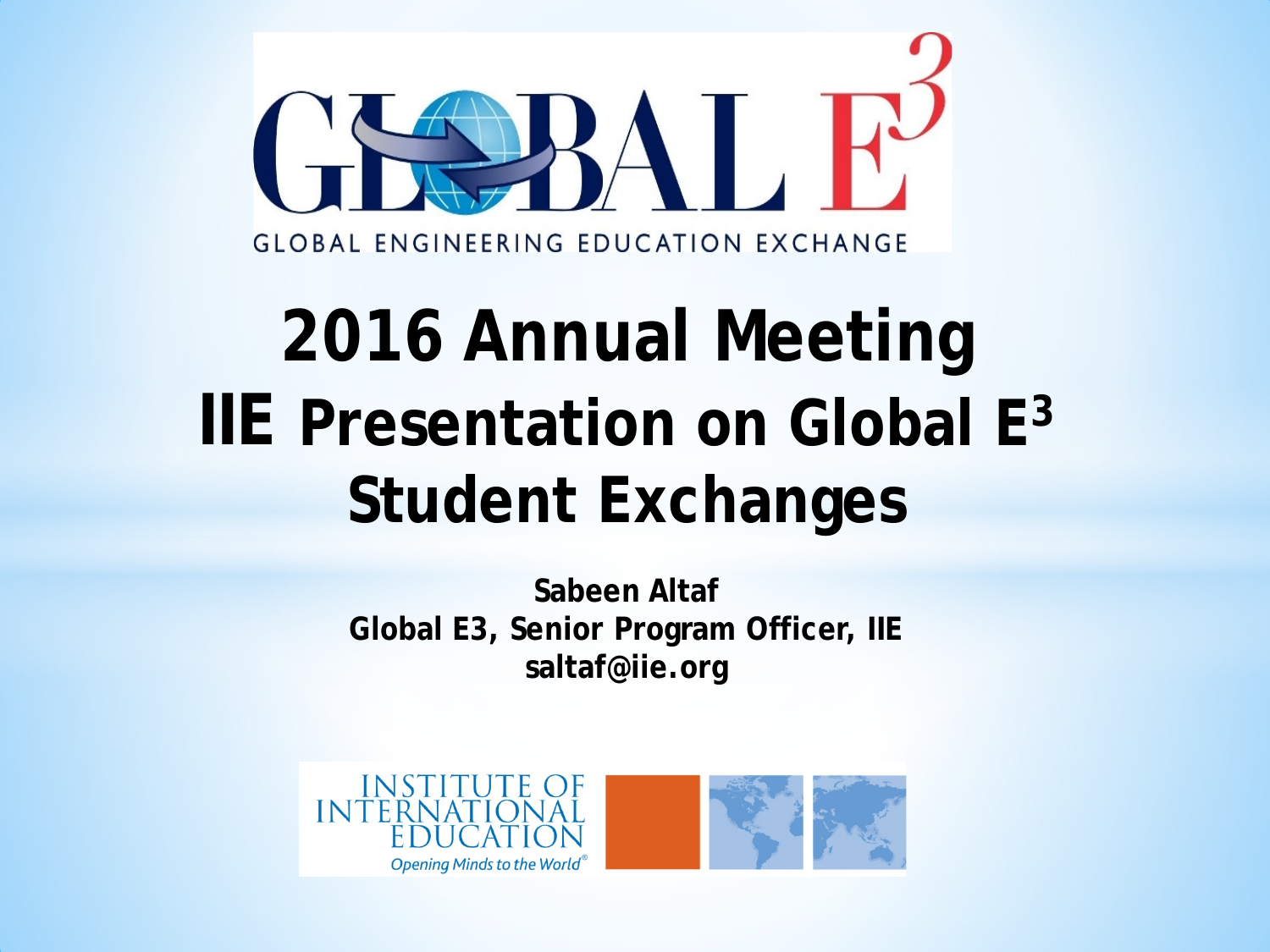#### Global E3 Student Placements (last 5 years, 2011-16)

- In 2015-16, overall numbers up (262); US (145), Int'l (117)
- International student participation consistent over past two years

■ Number of International Students studying at international destinations

■ Number of International Students studying in the US



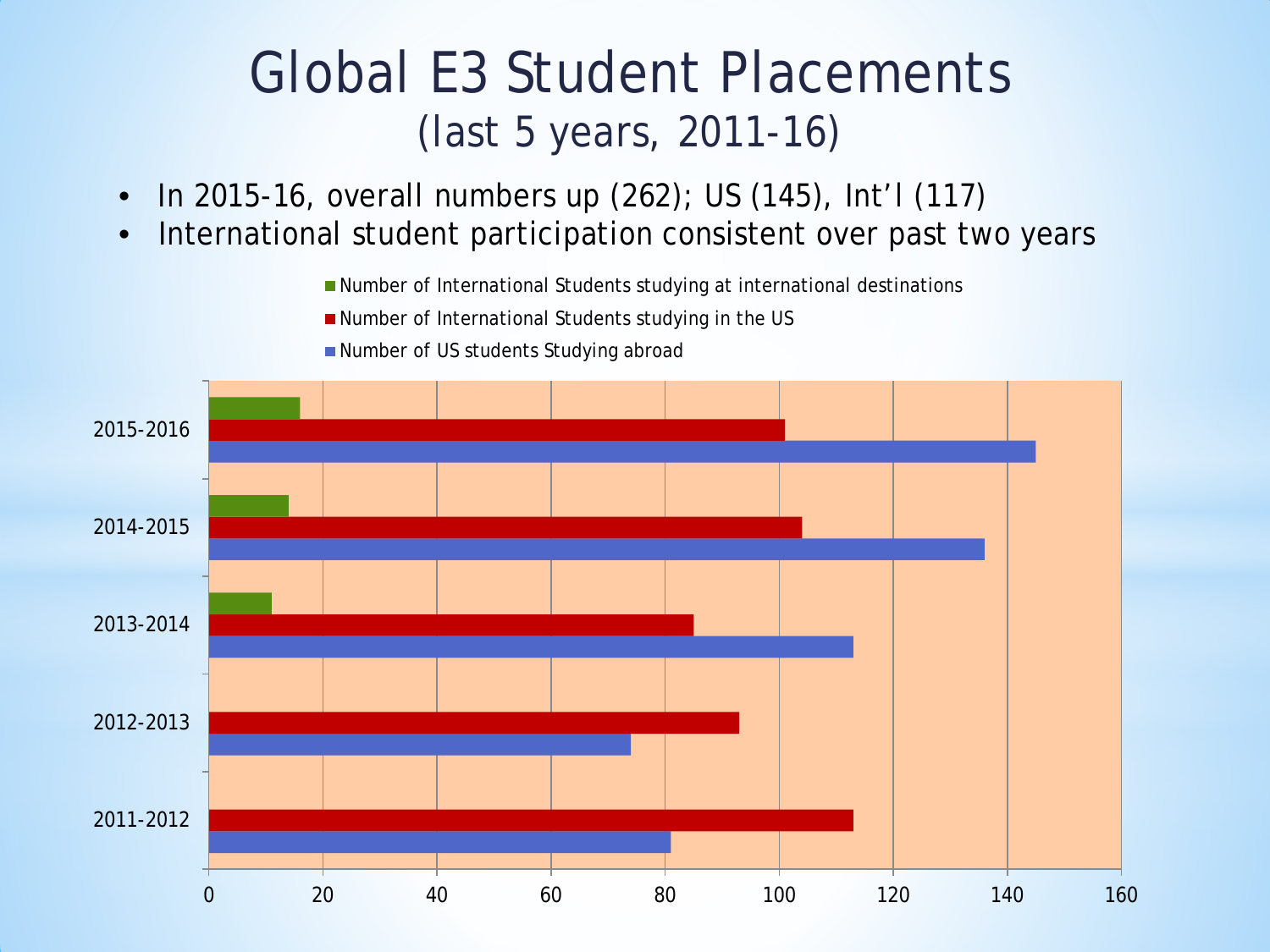# Fall – Spring comparisons

- Numbers steadily rising
- Fall/AY term continues to be popular for Int'l students, and increasingly for US students

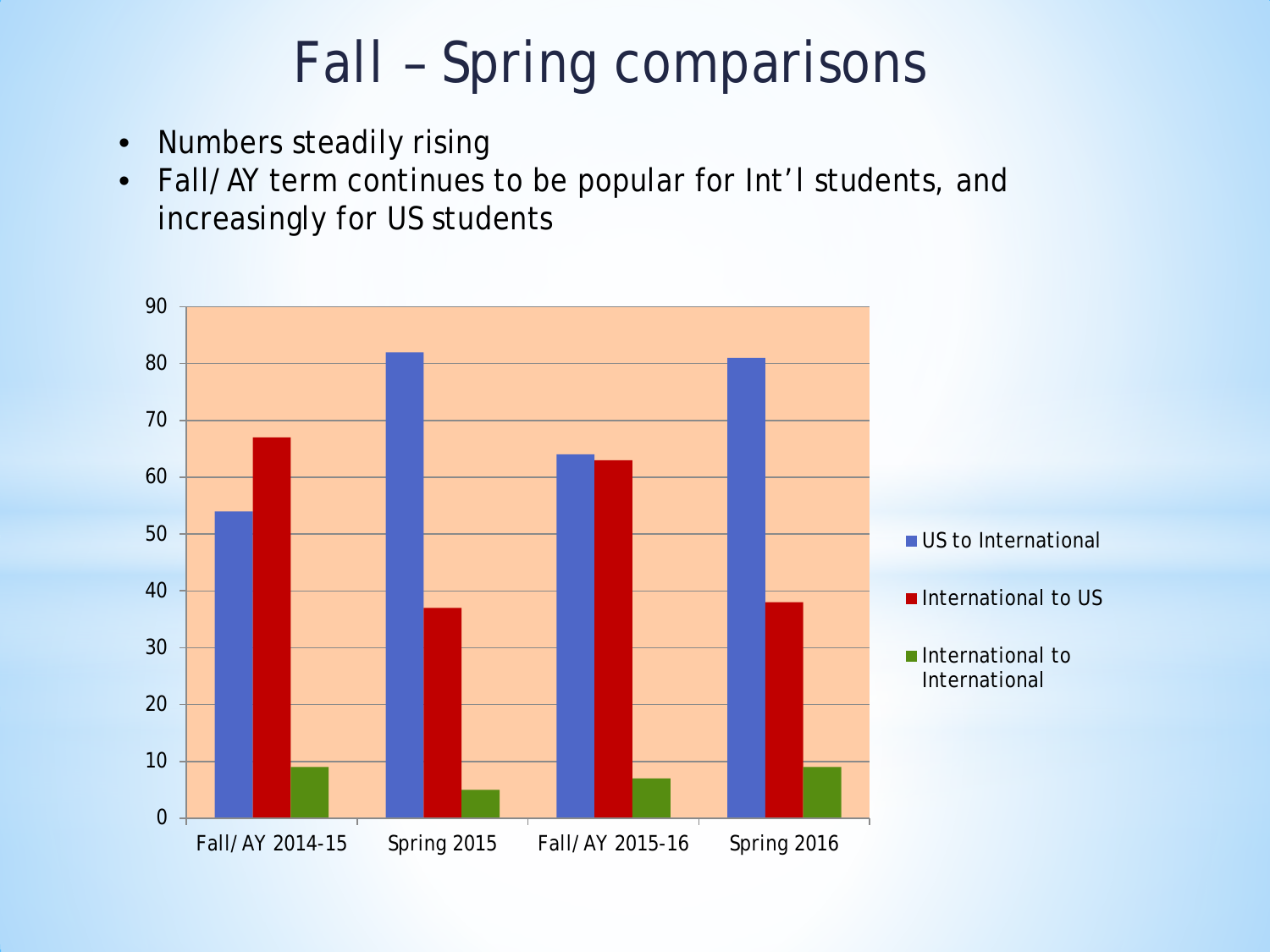#### Top 6 Requested International Institutions 2015 – 2016

- International destinations offering engineering courses in English continue to be top choices
- NTU, Lund, Delft (as of Spring 2016) are the only Global E3 universities in their respective countries



University of New South Wales Nanyang Technological University Munich University of Applied Sciences University of Melbourne Delft University of Technology Lund University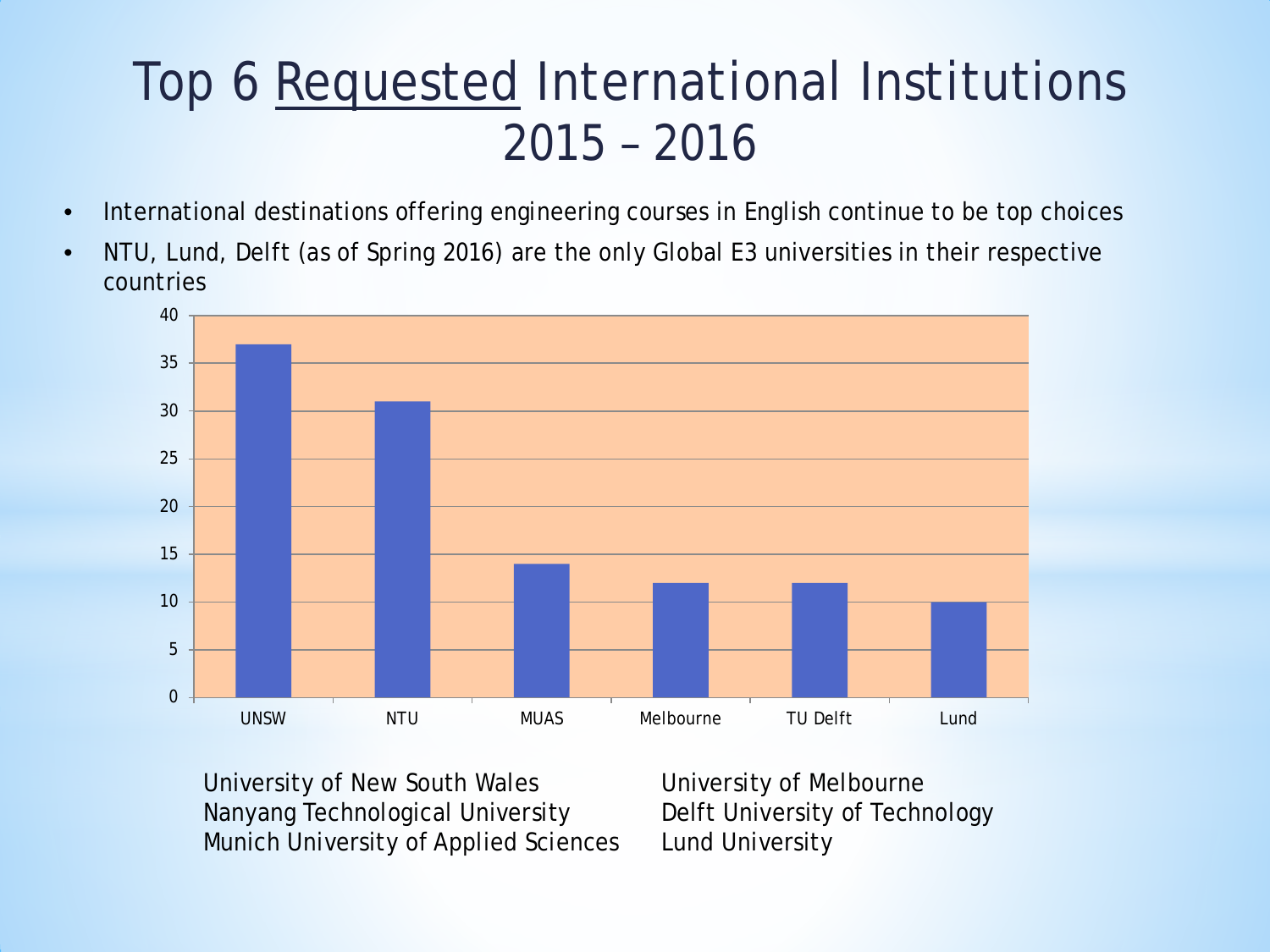## Trend for top 7 countries requested in Europe

- Sharp increase in Germany and Sweden
- Spain and Netherlands remain steady
- Decrease in France

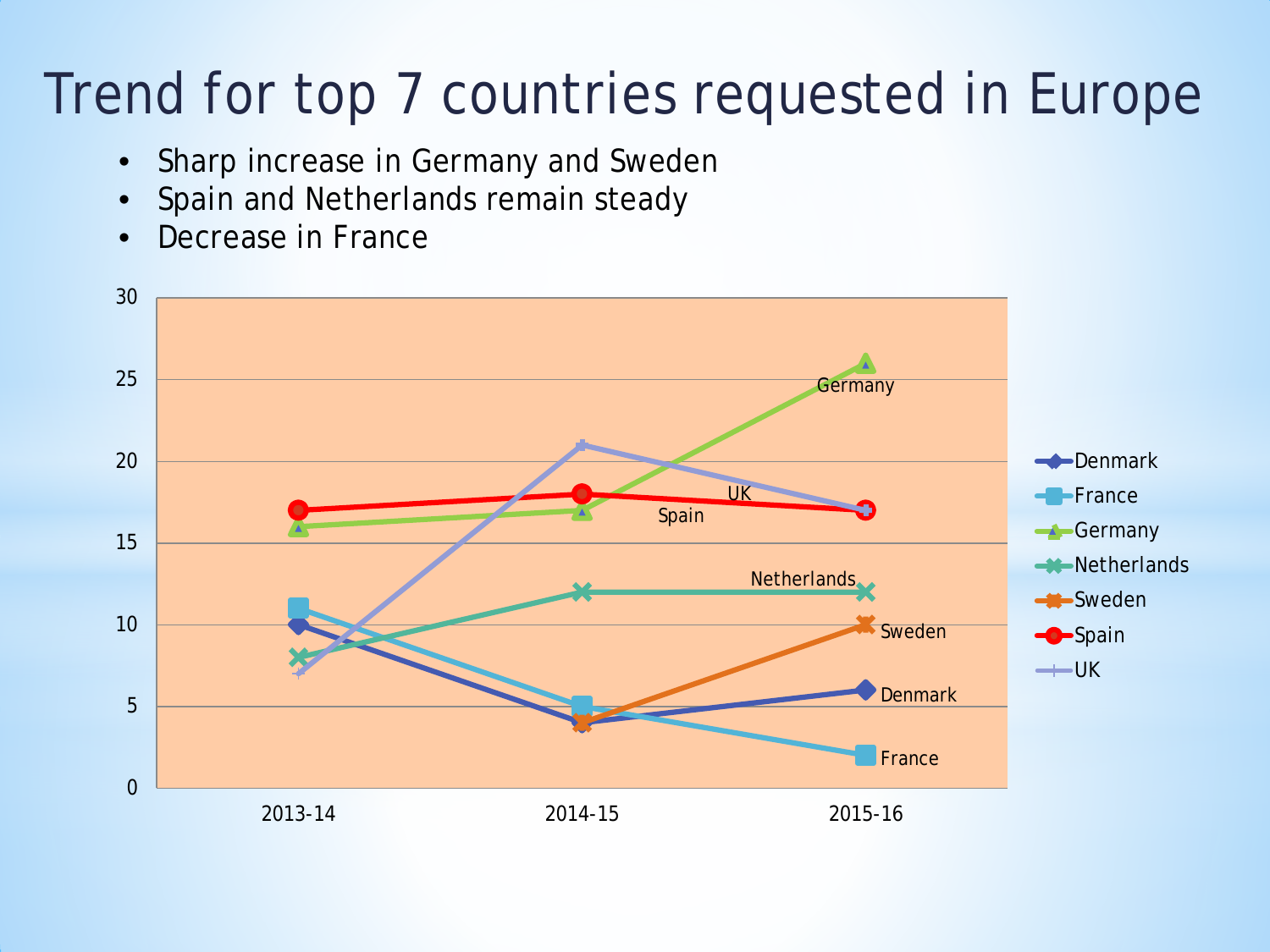### International Destinations 2015 – 2016 (students placed)

• Singapore and Australia remain most popular with US students, followed by Germany and Spain replacing UK and South Korea, which were #3 and #4 in prior year.

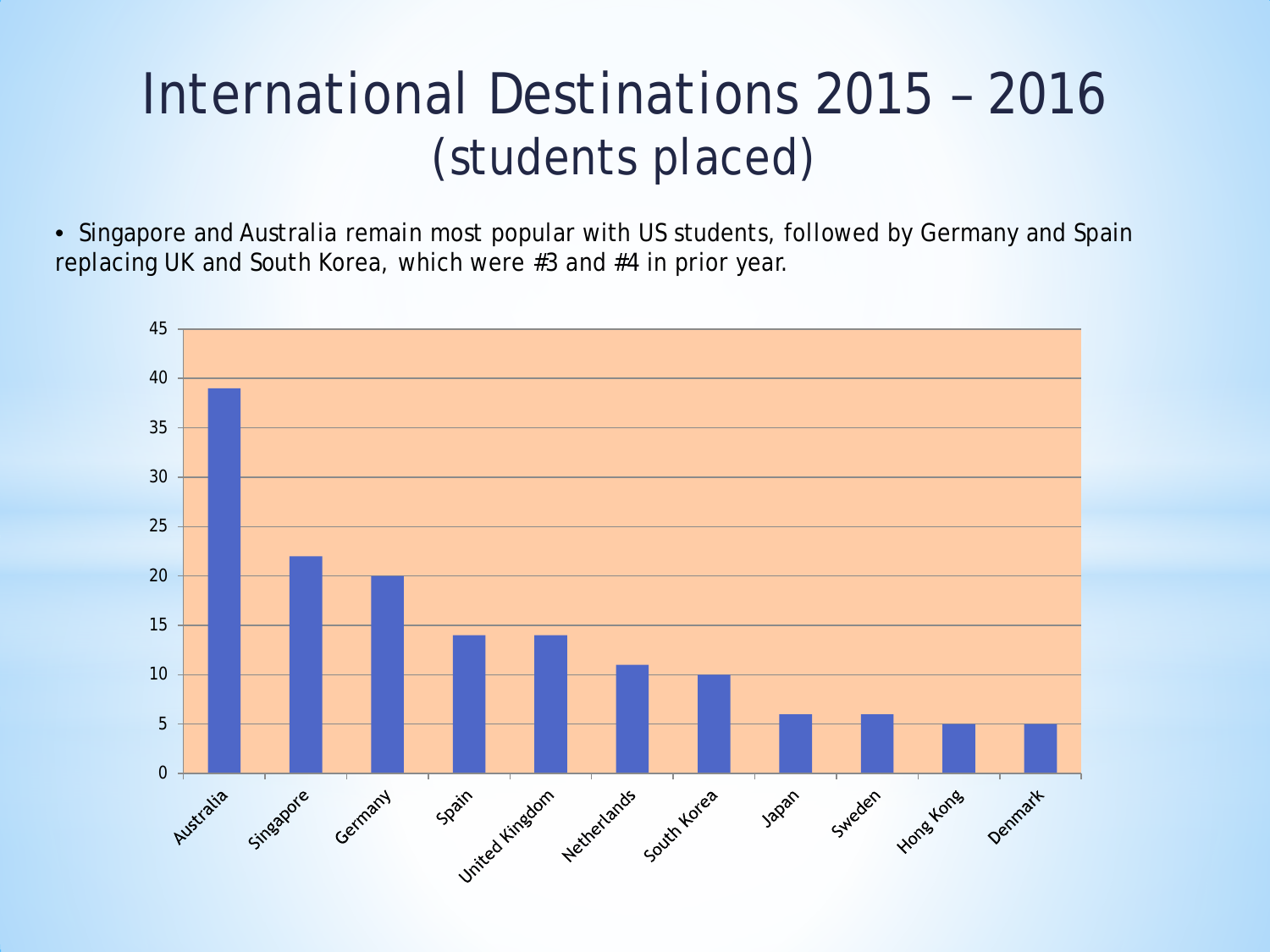#### Top 6 Requested US Institutions 2015 – 2016

- International students interest in diverse US location
- Midwest Research Universities remain most popular



New York University Georgia Institute of Technology University of Wisconsin

University of Michigan University of Illinois, Urbana-Champaign Clemson University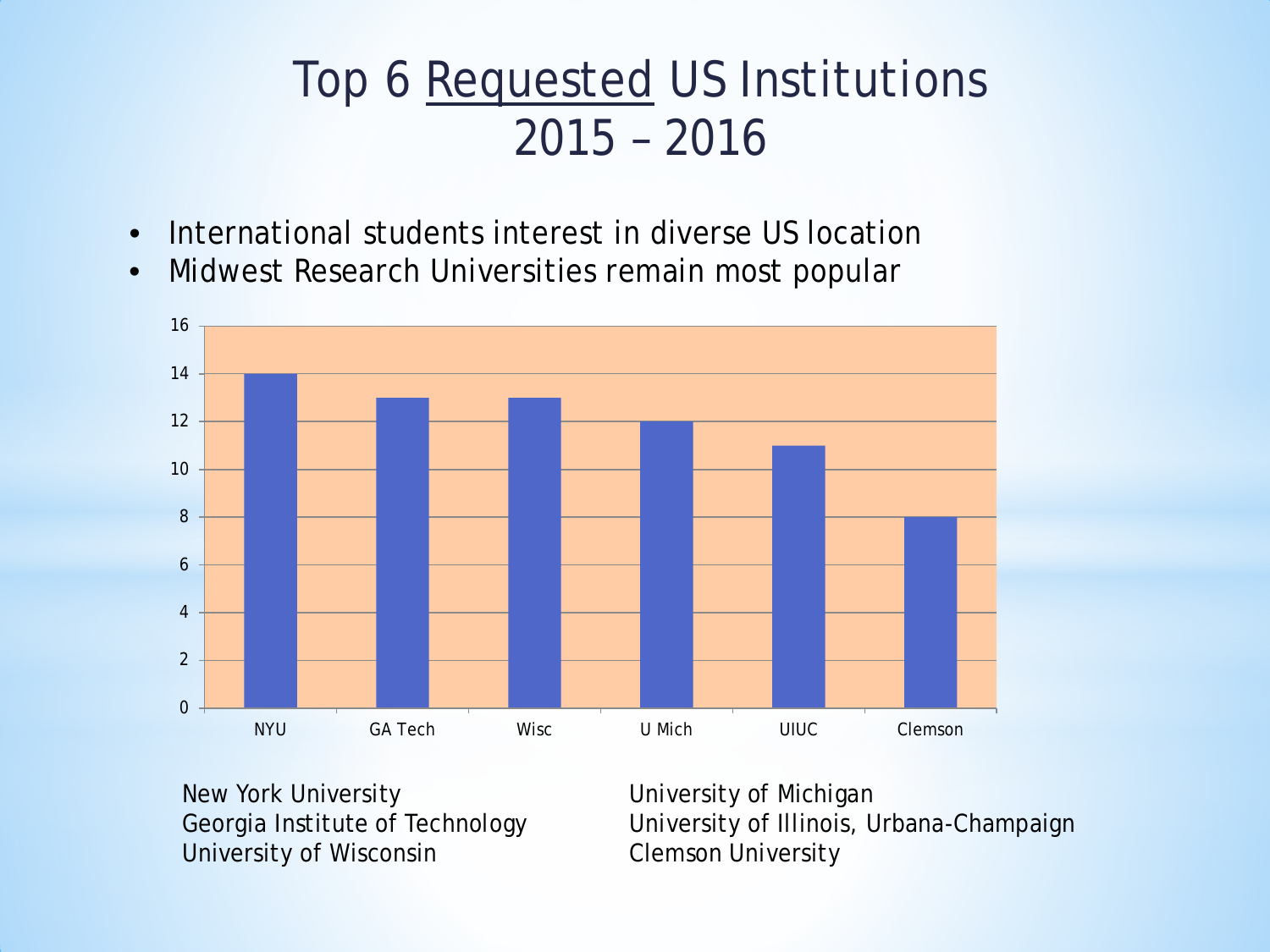### Int'l Student Destinations 2015-16 (students placed)

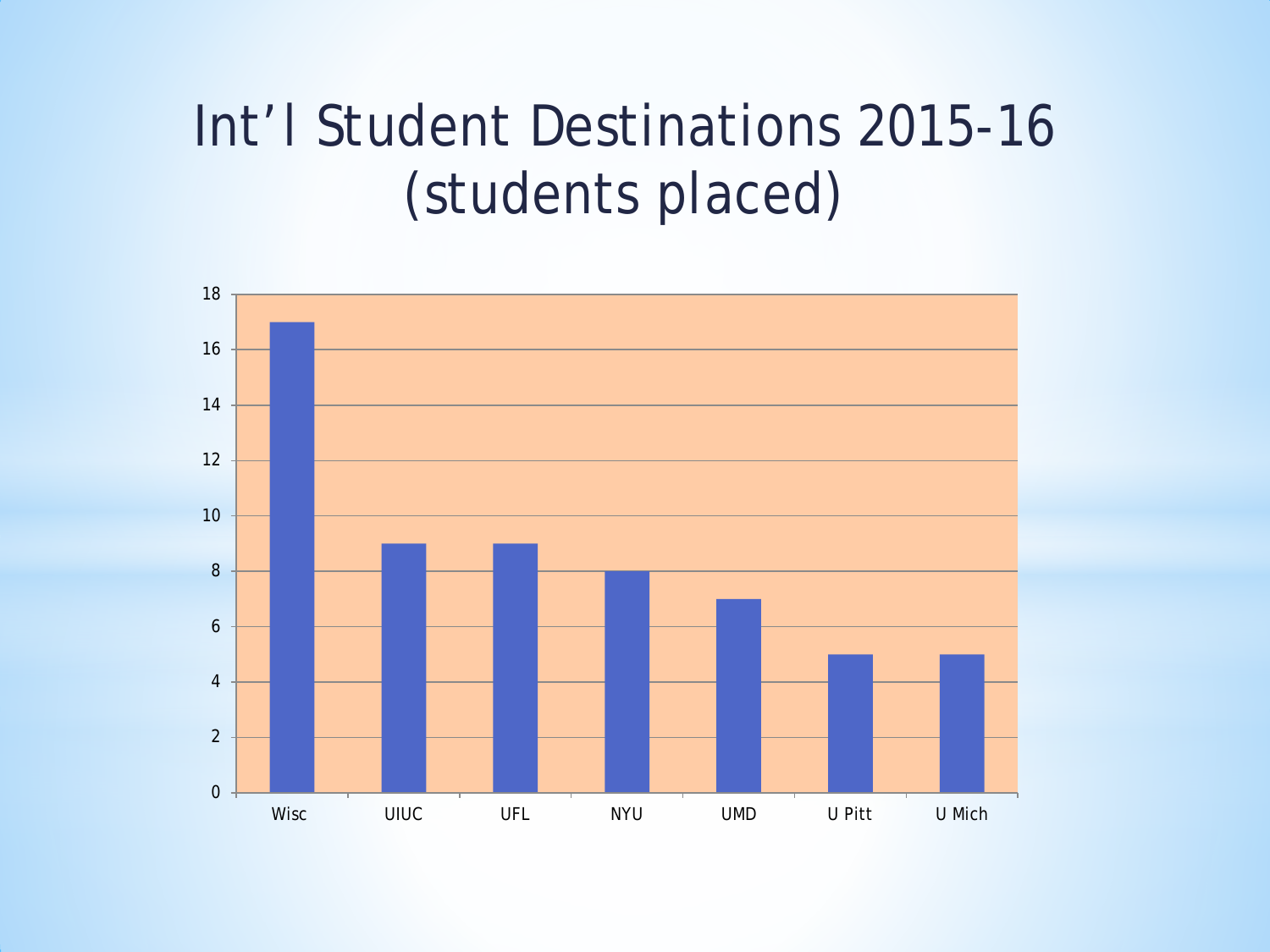# Top 6 US Sending Institutions 2015-16

• Numbers increasing not only because each school is sending out more but also because more schools are sending out

*University of Wisconsin – 15 students University of Florida – 12 students Louisiana State University – 10 students* *Missouri University of Sci & Tech – 10 students University of Pittsburgh - 9 students University of Maryland - 8 students*

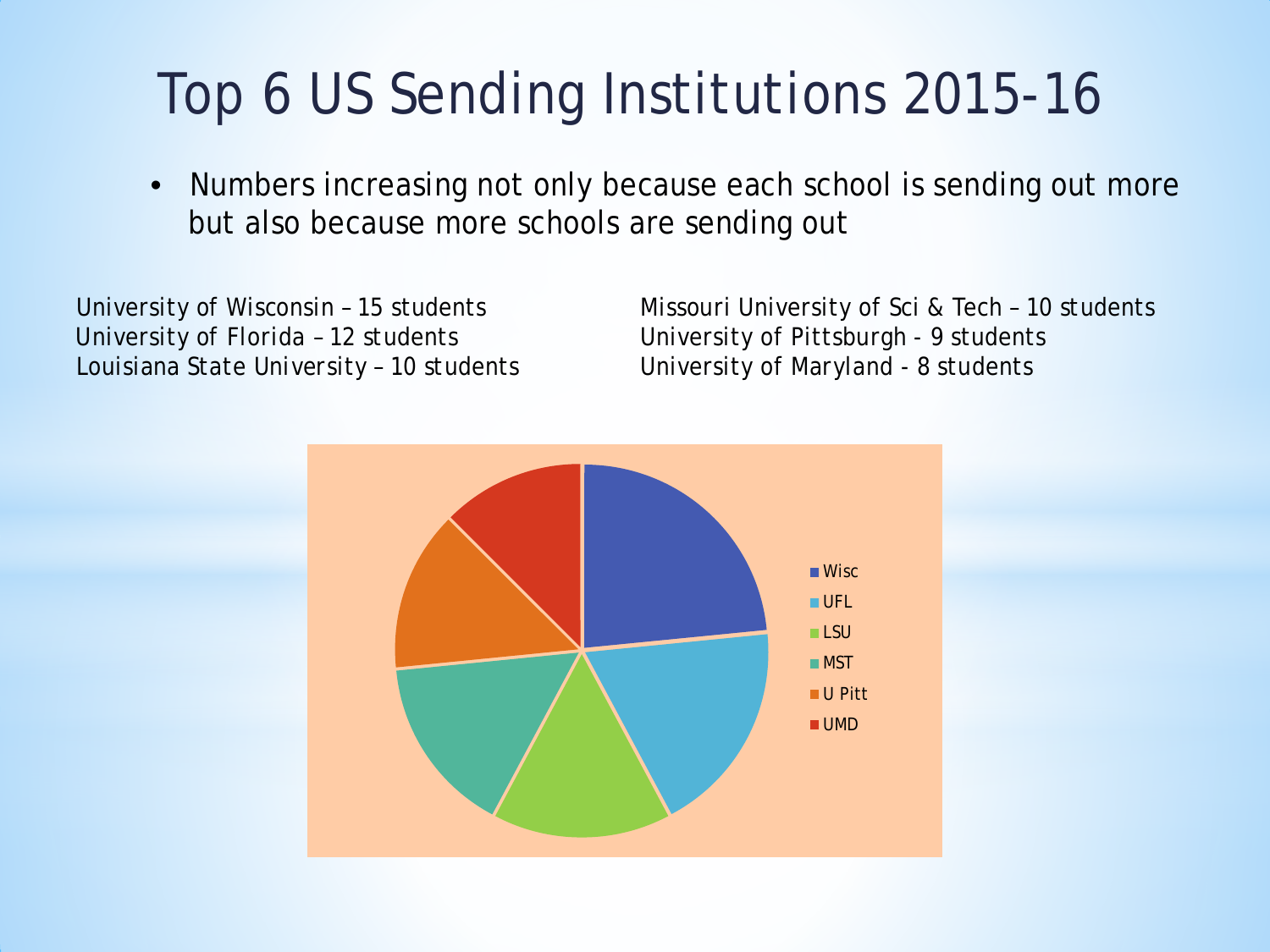# Global E3 U.S. and International Student Majors for 2015-16

• Mechanical Engineering still biggest piece of the pie